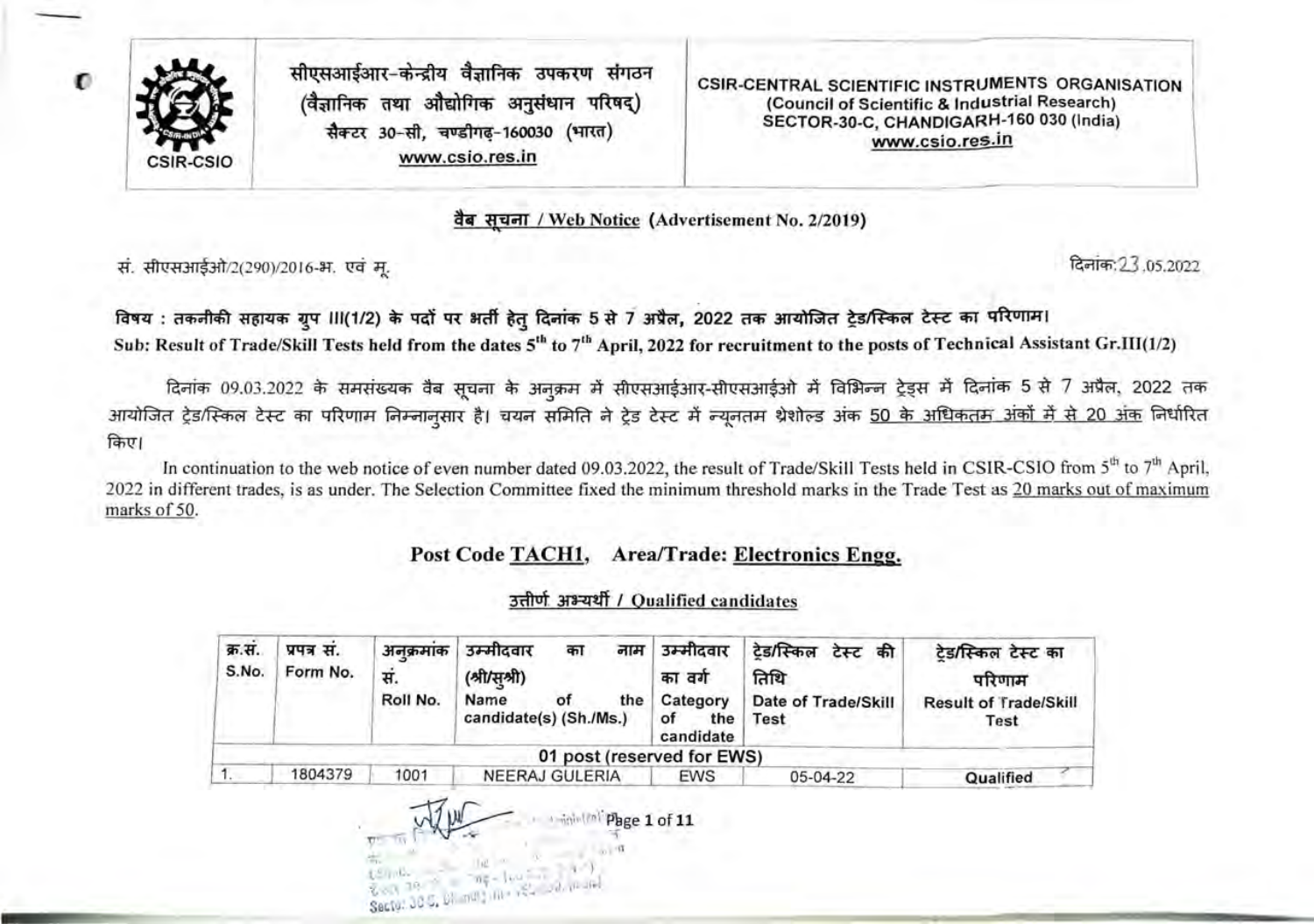| 2.               | 1803186 | 1004 | <b>SARVAN SINGH</b>                     | <b>EWS</b>            | 05-04-22       | Qualified                                             |
|------------------|---------|------|-----------------------------------------|-----------------------|----------------|-------------------------------------------------------|
|                  |         |      | 04 posts (reserved for OBC)             |                       |                |                                                       |
| 1.               | 1803079 | 1007 | A-VIJAY KUMAR                           | OBC                   | 05-04-22       | Qualified                                             |
| $\overline{2}$ . | 1803133 | 1008 | <b>VIKESH KUMAR</b>                     | OBC                   | 05-04-22       | Qualified                                             |
| 3.               | 1803392 | 1009 | <b>BHUVANESWARI N</b>                   | OBC                   | 05-04-22       | Qualified                                             |
| 4.               | 1803957 | 1013 | <b>KAMALPREET SINGH</b>                 | OBC                   | 05-04-22       | Qualified                                             |
| 5.               | 1803967 | 1014 | RAHUL KUMAR                             | OBC                   | 05-04-22       | Qualified                                             |
| 6.               | 1804249 | 1018 | PUNNA CHANDAN SAI                       | OBC                   | 05-04-22       | Qualified                                             |
| 7.               | 1804340 | 1019 | LINGAMPALLY<br><b>PRASHANTH</b>         | OBC                   | 05-04-22       | Qualified                                             |
| 8.               | 1804450 | 1021 | MD ZIAUL HAQUE                          | OBC                   | 05-04-22       | Qualified                                             |
| 9.               | 1804748 | 1025 | <b>RAVIN KUMAR</b>                      | OBC                   | 05-04-22       | Qualified                                             |
| 10.              | 1804816 | 1028 | DHARMENDRA KUMAR<br>PAL                 | OBC                   | 05-04-22       | Qualified                                             |
| 11.              | 1804937 | 1030 | <b>KAMLESH KUMAR</b>                    | OBC                   | 05-04-22       | Qualified                                             |
| 12.              | 1804941 | 1031 | <b>JAGJIT SINGH</b>                     | OBC                   | 05-04-22       | Qualified                                             |
| 13.              | 1804943 | 1032 | <b>NAGESH KUMAR</b><br><b>CHAURASIA</b> | OBC                   | 05-04-22       | Qualified                                             |
| 14.              | 1804945 | 1033 | <b>MD EHSAN ALAM</b>                    | OBC                   | 05-04-22       | Qualified                                             |
| 15.              | 1805253 | 1038 | <b>ANKIT PAPTAN</b>                     | OBC                   | 05-04-22       | Qualified                                             |
| 16.              | 1805612 | 1044 | PRAKASH KUMAR<br>SAINI                  | OBC                   | 06-04-22       | Qualified                                             |
| 17.              | 1805628 | 1045 | <b>RAJNISH KUMAR</b><br><b>RANJAN</b>   | OBC                   | 06-04-22       | Qualified                                             |
| 18.              | 1805814 | 1053 | SHIVANAND PAL                           | OBC                   | 06-04-22       | Qualified                                             |
| 19.              | 1805834 | 1054 | PRAVEEN P                               | OBC                   | 06-04-22       | Qualified                                             |
| 20.              | 1806125 | 1058 | <b>DUTHALURU</b><br><b>VEERAIAH</b>     | OBC                   | 06-04-22       | Qualified                                             |
| 21.              | 1806175 | 1059 | <b>RONGALI SRAVAN</b><br><b>KUMAR</b>   | OBC                   | 06-04-22       | Qualified                                             |
| 22.              | 1806350 | 1066 | PEDDI VIMAN KUMAR                       | <b>OBC</b>            | 06-04-22       | Qualified                                             |
| 23.              | 1806032 | 1073 | HIMANSHU ANAND                          | OBC                   | 06-04-22       | Qualified                                             |
|                  |         |      |                                         | 02 posts (Unreserved) |                |                                                       |
| 1.               | 1805874 | 1003 | SHIVAM                                  | <b>EWS</b>            | 05-04-22       | Qualified                                             |
| $\overline{2}$ . | 1805332 | 1071 | A VIJAY KUMAR                           | OBC                   | 06-04-22       | <b>Qualified / Appeared</b><br>against Roll No. 1007. |
| 3.               | 1805359 | 1084 | AMIT                                    | <b>SC</b>             | 07-04-22       | Qualified                                             |
| 4.               | 1806138 | 1087 | <b>VIJAY KUMAR</b><br><b>AAKARAPU</b>   | SC                    | 07-04-22       | Qualified                                             |
| 5.               | 1802387 | 1089 | <b>POONAM</b>                           | UR                    | 07-04-22       | Qualified                                             |
| 6.               | 1802397 | 1090 | <b>LOKESHWAR S</b>                      | UR                    | $07 - 04 - 22$ | Qualified                                             |

 $\frac{1}{2}$   $\frac{1}{2}$   $\frac{1}{2}$   $\frac{1}{2}$   $\frac{1}{2}$   $\frac{1}{2}$   $\frac{1}{2}$   $\frac{1}{2}$   $\frac{1}{2}$   $\frac{1}{2}$   $\frac{1}{2}$   $\frac{1}{2}$   $\frac{1}{2}$   $\frac{1}{2}$   $\frac{1}{2}$   $\frac{1}{2}$   $\frac{1}{2}$   $\frac{1}{2}$   $\frac{1}{2}$   $\frac{1}{2}$   $\frac{1}{2}$   $\frac{1}{2}$   $=$   $+23$   $-30$ ·C, Chandigath - 1 o ,. 2of11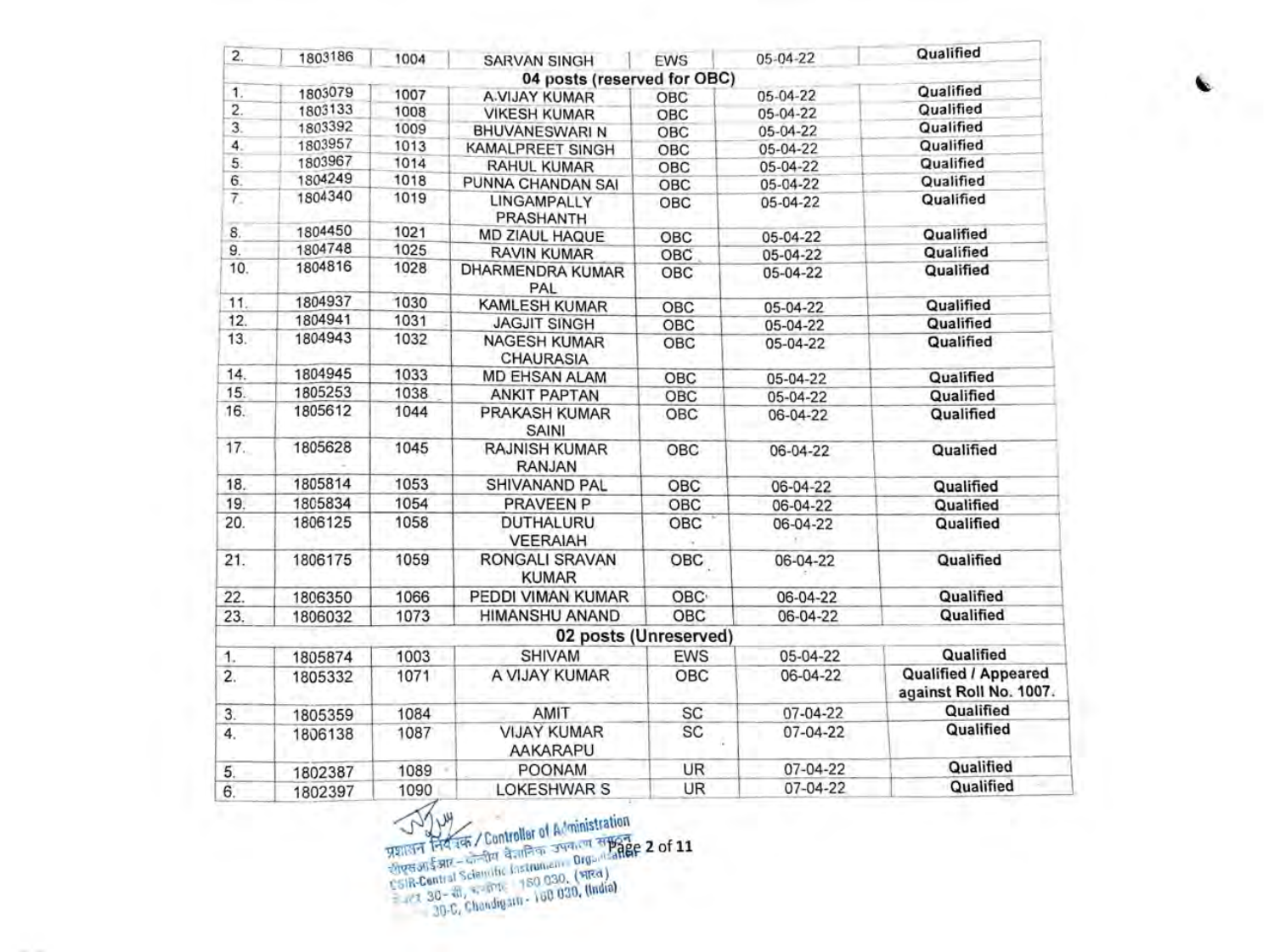|     | 1802563 | 1092 | <b>ARTI SHUKLA</b>     | UR | $07-04-22$     | Qualified |
|-----|---------|------|------------------------|----|----------------|-----------|
| 8.  | 1804182 | 1097 | JITENDER KUMAR         | UR | $07 - 04 - 22$ | Qualified |
| 9.  | 1804977 | 1103 | <b>RAJESH KUMAR</b>    | UR | $07 - 04 - 22$ | Qualified |
| 10. | 1805000 | 1105 | <b>VINAY KUMAR</b>     | UR | $07 - 04 - 22$ | Qualified |
| 11. | 1805539 | 1112 | <b>SACHIN GUPTA</b>    | UR | $07-04-22$     | Qualified |
| 12. | 1806022 | 1117 | <b>GALLA SAI KIRAN</b> | UR | $07 - 04 - 22$ | Qualified |
| 13. | 1806371 | 1124 | <b>HIRAK DASH</b>      | UR | 07-04-22       | Qualified |
| 14. | 1803013 | 1126 | PROSENJIT DAS          | UR | 07-04-22       | Qualified |
| 15. | 1805550 | 1127 | <b>JATIN SHARMA</b>    | UR | 07-04-22       | Qualified |

## अनुतीर्ण अभ्यर्थी / Unqualified candidates

| क्र.सं.<br>S.No. | प्रपत्र सं.<br>Form No. | अनुक्रमांक<br>सं. | उम्मीदवार<br>का<br>नाम<br>(श्री/सूश्री)     | उम्मीदवार<br>का वर्ग               | ट्रेड/स्किल टेस्ट की<br>तिथि | टेड/स्किल टेस्ट का<br>परिणाम         |
|------------------|-------------------------|-------------------|---------------------------------------------|------------------------------------|------------------------------|--------------------------------------|
|                  |                         | Roll No.          | Name<br>of<br>the<br>candidate(s) (Sh./Ms.) | Category<br>the<br>of<br>candidate | Date of Trade/Skill<br>Test  | <b>Result of Trade/Skill</b><br>Test |
|                  |                         |                   | 01 post (reserved for EWS)                  |                                    |                              |                                      |
|                  |                         |                   |                                             |                                    |                              |                                      |
|                  |                         |                   | 04 posts (reserved for OBC)                 |                                    |                              |                                      |
| 1.               | 1802405                 | 1005              | <b>BALAKUMAR K</b>                          | OBC                                | 05-04-22                     | Not Qualified                        |
| 2.               | 1805002                 | 1035              | <b>SUDHIR PAL</b>                           | <b>OBC</b>                         | 05-04-22                     | Not Qualified                        |
| 3.               | 1805690                 | 1050              | <b>SHIV KUMAR</b>                           | OBC                                | 06-04-22                     | <b>Not Qualified</b>                 |
| 4.               | 1806192                 | 1061              | CHANDRASHEKHAR<br>YADAV                     | OBC                                | 06-04-22                     | Not Qualified                        |
| 5.               | 1805458                 | 1075              | <b>SANDESH KUMAR</b><br>SAHU                | OBC                                | 06-04-22                     | Not Qualified                        |
|                  |                         |                   | 02 posts (Unreserved)                       |                                    |                              |                                      |
| 1.               | 1805893                 | 1085              | <b>NARESH KUMAR</b>                         | SC                                 | 07-04-22                     | Not Qualified                        |
| 2.               | 1802688                 | 1093              | AMIT KUMAR TIWARI                           | UR.                                | 07-04-22                     | Not Qualified                        |
| 3.               | 1803863                 | 1096              | <b>HARSH SRIVASTAVA</b>                     | UR                                 | 07-04-22                     | Not Qualified                        |
| 4.               | 1805198                 | 1109              | <b>SONALI RANA</b>                          | UR                                 | 07-04-22                     | Not Qualified                        |
| 5.               | 1805737                 | 1114              | <b>RAHUL</b>                                | UR                                 | 07-04-22                     | Not Qualified                        |
| 6.               | 1806120                 | 1120              | <b>JITENDER KUMAR</b>                       | UR                                 | 07-04-22                     | Not Qualified                        |
| 7.               | 1805664                 | 1128              | RAHUL VERMA                                 | UR.                                | 07-04-22                     | Not Qualified                        |

Page 3 of 11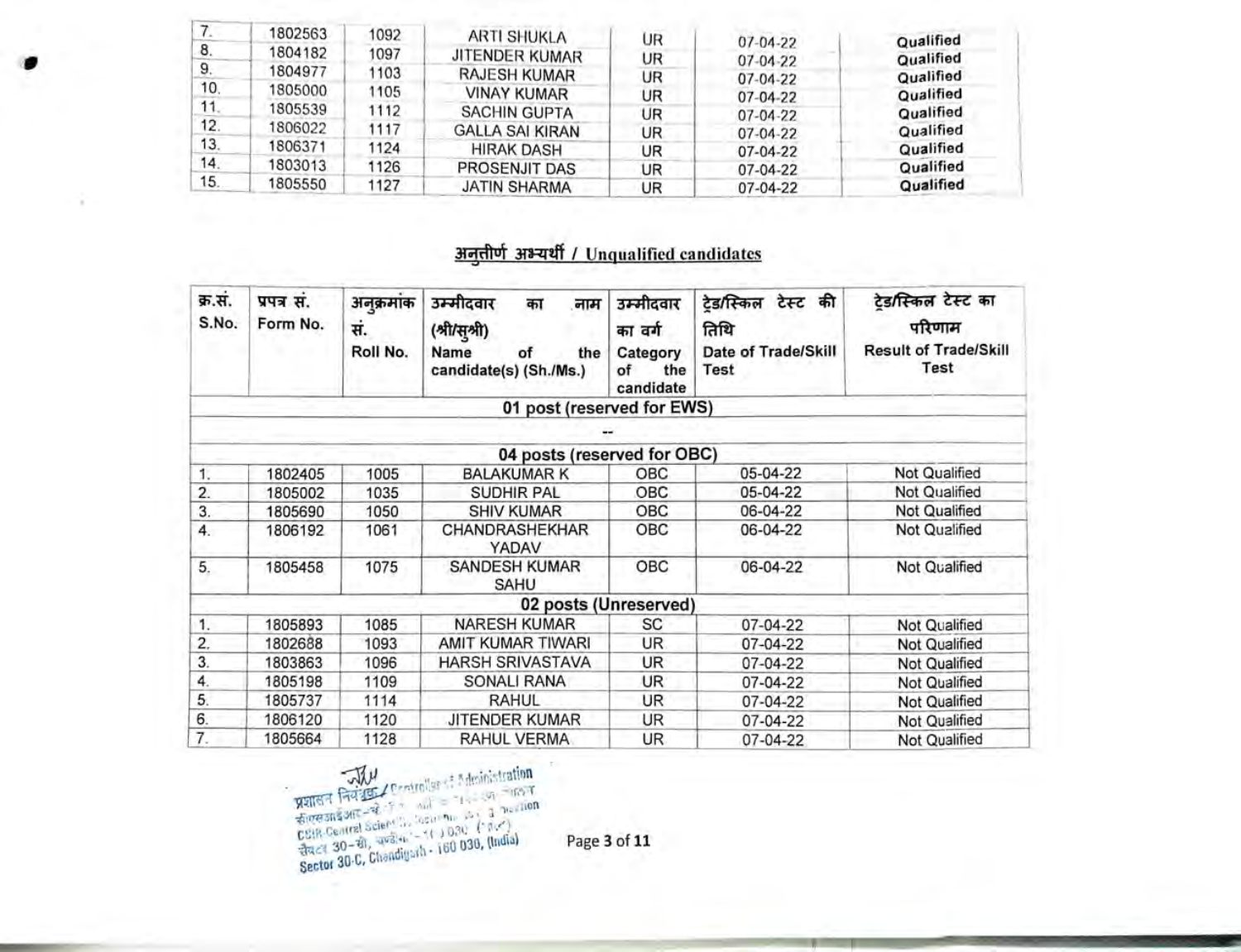# Post Code TACH2, Arca/Trade: Mechanical Engg.

## उत्तीर्ण अभ्यर्थी / Qualified candidates

| क्र.सं.<br>S.No. | प्रपत्र सं.<br>Form No. | अनुक्रमांक<br>सं.<br>Roll No. | उम्मीदवार<br>नाम<br>का<br>(श्री/सुश्री)<br>Name<br>of<br>the<br>candidate(s) (Sh./Ms.) | उम्मीदवार<br>का वर्ग<br>Category<br>οf<br>the<br>candidate | टेड/स्किल<br>टेस्ट<br>की तिथि<br>Date<br>of<br><b>Trade/Skill Test</b> | टेड/स्किल टेस्ट का<br>परिणाम<br><b>Result of Trade/Skill</b><br>Test |
|------------------|-------------------------|-------------------------------|----------------------------------------------------------------------------------------|------------------------------------------------------------|------------------------------------------------------------------------|----------------------------------------------------------------------|
|                  |                         |                               | 01 post (reserved for EWS)                                                             |                                                            |                                                                        |                                                                      |
| 1.               | 1802366                 | 2001                          | <b>MAANIK ARORA</b>                                                                    | <b>EWS</b>                                                 | 05-04-22                                                               | Qualified                                                            |
| $\overline{2}$ . | 1804864                 | 2004                          | <b>RAKESH</b>                                                                          | <b>EWS</b>                                                 | 05-04-22                                                               | Qualified                                                            |
| 3.               | 1804894                 | 2005                          | <b>SHUBHAM THAKUR</b>                                                                  | <b>EWS</b>                                                 | 05-04-22                                                               | Qualified                                                            |
| 4.               | 1805004                 | 2006                          | <b>VISHAL TIWARI</b>                                                                   | <b>EWS</b>                                                 | 05-04-22                                                               | Qualified                                                            |
|                  |                         |                               | 04 posts (reserved for OBC)                                                            |                                                            |                                                                        |                                                                      |
| 1,<br>٠          | 1802403                 | 2009                          | <b>SURENDRA KUMAR</b><br><b>JANGID</b>                                                 | OBC                                                        | 05-04-22                                                               | Qualified                                                            |
| $\overline{2}$ . | 1803190                 | 2013                          | <b>UDAYBHAN SHARMA</b>                                                                 | OBC                                                        | 05-04-22                                                               | Qualified                                                            |
| 3.               | 1803274                 | 2014                          | AMRENDRA KUMAR<br>CHAUDARY                                                             | OBC                                                        | 05-04-22                                                               | Qualified                                                            |
| $\overline{4}$ . | 1803430                 | 2015                          | <b>GOBIND PAL</b>                                                                      | <b>OBC</b>                                                 | 05-04-22                                                               | Qualified                                                            |
| 5.               | 1803479                 | 2016                          | <b>BALRAM YADAV</b>                                                                    | <b>OBC</b>                                                 | 05-04-22                                                               | Qualified                                                            |
| 6.               | 1803627                 | 2017                          | <b>HARMEET SINGH</b>                                                                   | OBC                                                        | 05-04-22                                                               | Qualified                                                            |
| 7.               | 1803849                 | 2020                          | <b>GURJEET SINGH SAINI</b>                                                             | OBC                                                        | 05-04-22                                                               | Qualified                                                            |
| 8.               | 1804095                 | 2022                          | <b>RAVI KUMAR</b>                                                                      | OBC                                                        | 05-04-22                                                               | Qualified                                                            |
| 9.               | 1804232                 | 2023                          | <b>SUNIL KUMAR</b>                                                                     | OBC                                                        | 05-04-22                                                               | Qualified                                                            |
| 10.              | 1804345                 | 2024                          | <b>MANINDER ALI</b>                                                                    | OBC                                                        | 05-04-22                                                               | Qualified                                                            |
| 11.              | 1804603                 | 2028                          | CHHOTE LAL YADAV                                                                       | OBC                                                        | 05-04-22                                                               | Qualified                                                            |
| 12.              | 1804771                 | 2031                          | <b>ANKIT PURI</b>                                                                      | OBC                                                        | 05-04-22                                                               | Qualified                                                            |
| 13.              | 1804805                 | 2033                          | <b>AJAY KUMAR</b>                                                                      | OBC                                                        | 05-04-22                                                               | Qualified                                                            |
| 14.              | 1804806                 | 2034                          | <b>VIJAY KUMAR</b>                                                                     | OBC                                                        | 05-04-22                                                               | Qualified                                                            |
| 15.              | 1804916                 | 2039                          | <b>RAVI KUMAR</b>                                                                      | OBC                                                        | 05-04-22                                                               | Qualified                                                            |

Sector 30-C, Charles on  $\lambda$ 

**MAI**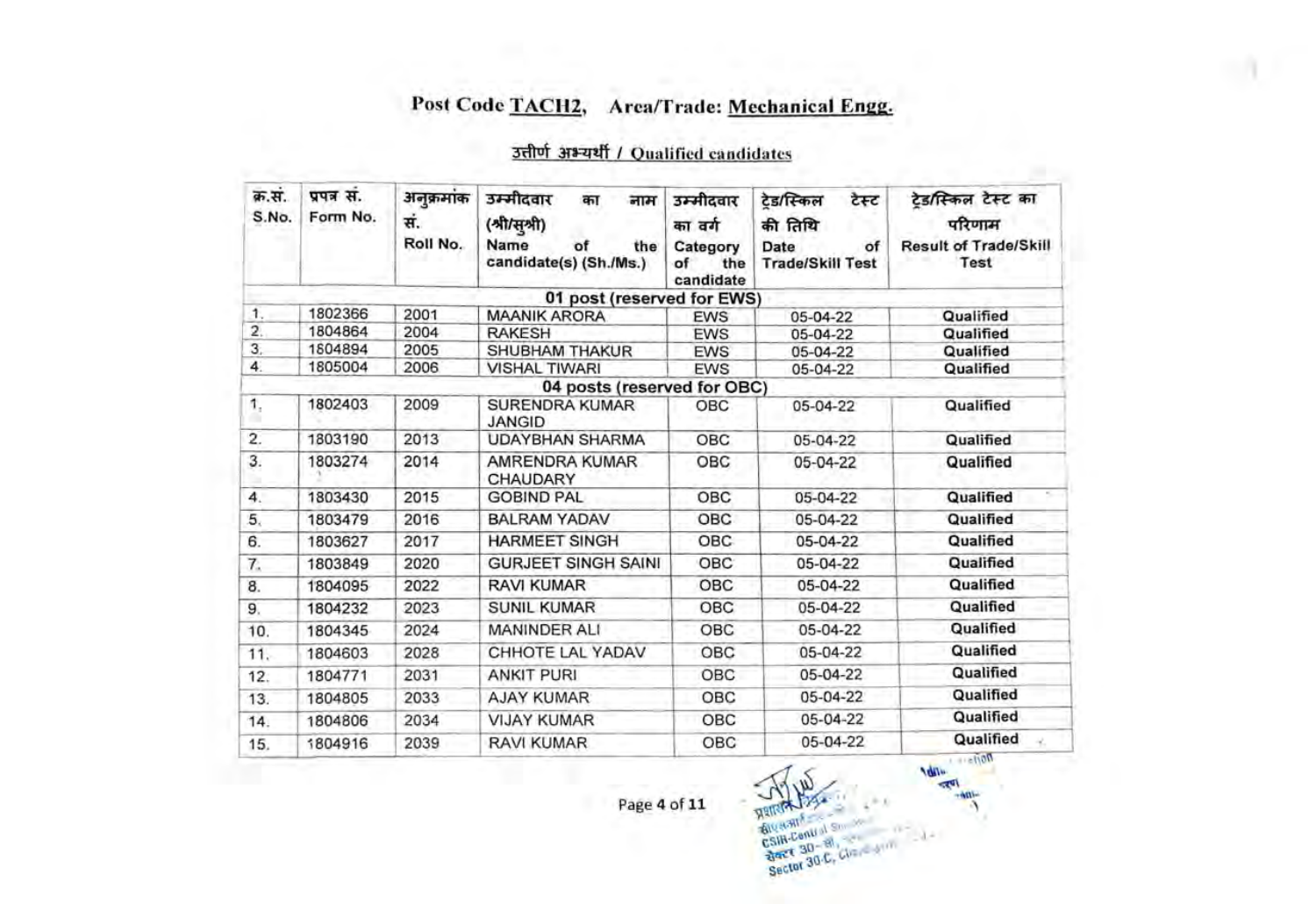| 16. | 1805104 | 2044 | <b>MUKESH KUMAR</b><br><b>YADAV</b>  | OBC        | 05-04-22 | Qualified |
|-----|---------|------|--------------------------------------|------------|----------|-----------|
| 17. | 1805385 | 2055 | <b>AKHILESH KUMAR</b>                | <b>OBC</b> | 05-04-22 | Qualified |
| 18. | 1805414 | 2058 | <b>AMIT KUMAR</b>                    | OBC        | 05-04-22 | Qualified |
| 19. | 1805437 | 2062 | <b>SAWAN KUMAR</b>                   | OBC        | 05-04-22 | Qualified |
| 20. | 1805490 | 2065 | <b>SHOKIN</b>                        | OBC        | 05-04-22 | Qualified |
| 21. | 1805528 | 2066 | <b>NISHANT GULERI</b>                | OBC        | 05-04-22 | Qualified |
| 22. | 1805656 | 2068 | <b>JAGMEET SINGH</b>                 | OBC        | 05-04-22 | Qualified |
| 23. | 1805687 | 2070 | <b>VINAY PAL</b>                     | OBC        | 05-04-22 | Qualified |
| 24. | 1805728 | 2073 | TEJPAL                               | OBC        | 05-04-22 | Qualified |
| 25. | 1805739 | 2074 | PANKAJ KUMAR                         | OBC        | 05-04-22 | Qualified |
| 26. | 1805820 | 2077 | SONELAL MAHTO                        | OBC<br>÷   | 05-04-22 | Qualified |
| 27. | 1805943 | 2086 | <b>RAJ KUMAR</b>                     | OBC        | 06-04-22 | Qualified |
| 28. | 1805947 | 2087 | JITENDER CHAUAHN                     | OBC        | 06-04-22 | Qualified |
| 29. | 1805959 | 2088 | <b>CHETAN KUMAR</b><br><b>JANGIR</b> | OBC        | 06-04-22 | Qualified |
| 30. | 1806108 | 2091 | ANIL KUMAR MAHTO                     | OBC        | 06-04-22 | Qualified |
| 31. | 1806118 | 2093 | <b>ROHIT</b>                         | OBC        | 06-04-22 | Qualified |
| 32. | 1806131 | 2094 | <b>ROSHAN DHADSE</b>                 | OBC        | 06-04-22 | Qualified |
| 33. | 1806184 | 2097 | <b>NITISH VISHWKARMA</b>             | OBC        | 06-04-22 | Qualified |
| 34. | 1806205 | 2098 | AJMAL MOHAMMED T                     | OBC        | 06-04-22 | Qualified |
| 35. | 1806259 | 2099 | <b>KAMALJEET KUMAR</b>               | OBC        | 06-04-22 | Qualified |
| 36. | 1806315 | 2101 | <b>SUMIT SAINI</b>                   | OBC        | 06-04-22 | Qualified |
| 37. | 1806323 | 2102 | <b>VINAY KUMAR</b><br><b>MAURYA</b>  | OBC        | 06-04-22 | Qualified |
| 38. | 1806358 | 2104 | <b>SAURAV KUMAR</b>                  | OBC        | 06-04-22 | Qualified |
| 39. | 1806545 | 2110 | <b>ASHISH KUAMR</b>                  | OBC        | 06-04-22 | Qualified |
| 40. | 1803102 | 2111 | PURUSHOTHAMAN R                      | OBC        | 06-04-22 | Qualified |
| 41. | 1805789 | 2113 | SANDEEP                              | <b>OBC</b> | 06-04-22 | Qualified |
|     |         |      | 01 post (reserved for SC)            |            |          |           |
| 1.  | 1802926 | 2117 | KIRTI                                | SC         | 06-04-22 | Qualified |
| 2.  | 1802976 | 2119 | <b>ANKIT KUMAR</b>                   | SC         | 06-04-22 | Qualified |
| 3.  | 1803445 | 2123 | RAMKRISHAN HALDAR                    | <b>SC</b>  | 06-04-22 | Qualified |
| 4.  | 1803950 | 2126 | <b>UDIT KUMAR</b>                    | SC         | 06-04-22 | Qualified |
| 5.  | 1803992 | 2127 | <b>RAKESH KUMAR</b><br><b>BAIRWA</b> | SC         | 06-04-22 | Qualified |

 $\begin{picture}(180,10) \put(0,0){\line(1,0){10}} \put(0,0){\line(1,0){10}} \put(0,0){\line(1,0){10}} \put(0,0){\line(1,0){10}} \put(0,0){\line(1,0){10}} \put(0,0){\line(1,0){10}} \put(0,0){\line(1,0){10}} \put(0,0){\line(1,0){10}} \put(0,0){\line(1,0){10}} \put(0,0){\line(1,0){10}} \put(0,0){\line(1,0){10}} \put(0,0){\line(1,0){10}} \put(0$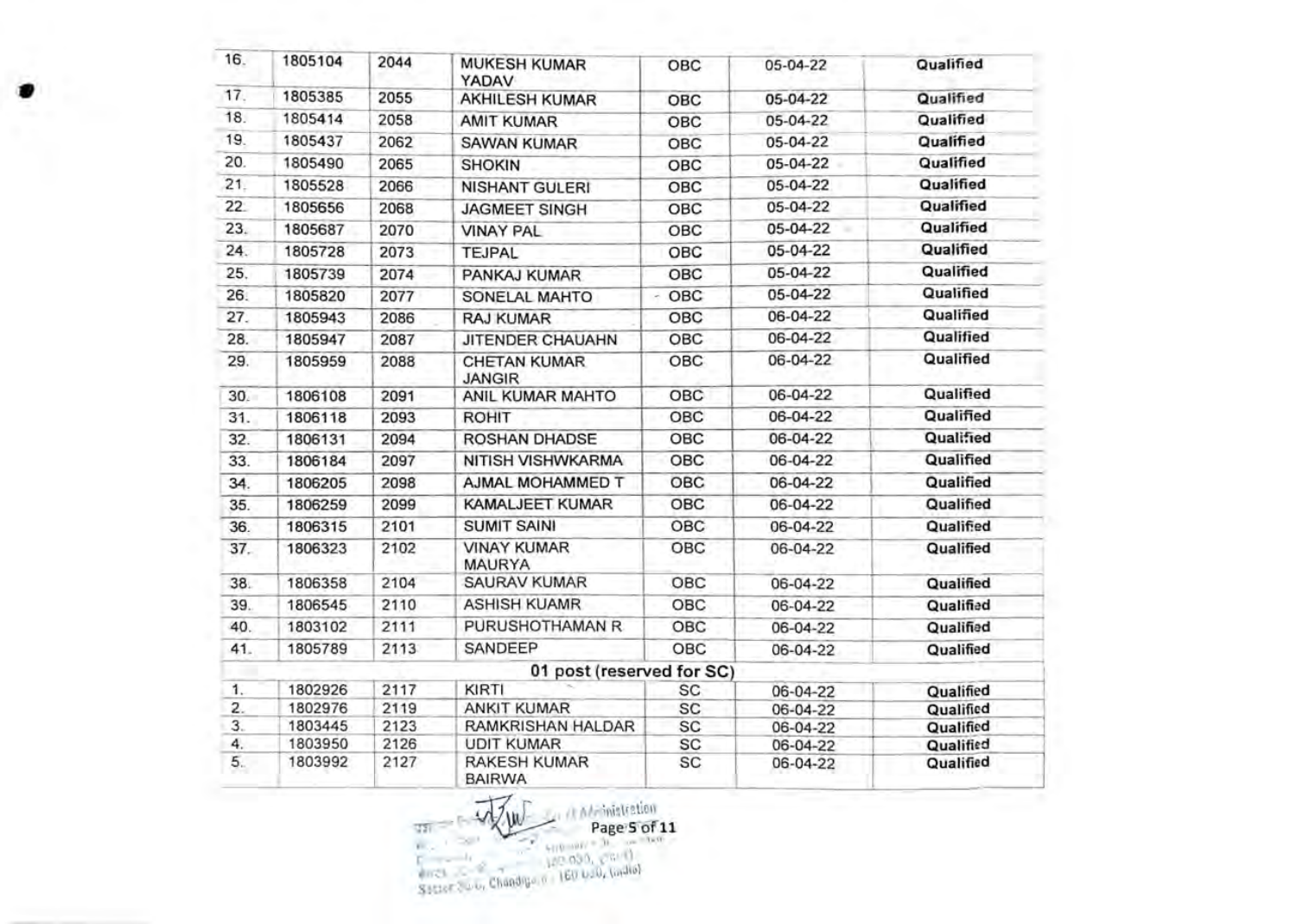| 6.             | 1804088 | 2128 | <b>KARAN KUMAR</b>                   | <b>SC</b> | 06-04-22       | Qualified                                                |
|----------------|---------|------|--------------------------------------|-----------|----------------|----------------------------------------------------------|
| 7.             | 1804390 | 2131 | <b>ARUN KUMAR</b>                    | SC        | 06-04-22       | Qualified                                                |
| 8.             | 1805303 | 2137 | <b>LAKHWINDER SINGH</b>              | SC        | 06-04-22       | Qualified                                                |
| 9.             | 1805326 | 2138 | PARVEEN KUMAR                        | SC        | 06-04-22       | Qualified                                                |
| 10.            | 1805368 | 2141 | <b>RAKESH</b>                        | SC        | 06-04-22       | Qualified                                                |
| 11.            | 1805380 | 2142 | <b>ABHISHEK KUMAR</b>                | SC        | 06-04-22       | Qualified                                                |
| 12.            | 1805384 | 2144 | <b>SATPAL</b>                        | SC        | 06-04-22       | Qualified                                                |
| 13.            | 1805569 | 2145 | <b>SURAJ</b>                         | SC        | 06-04-22       | Qualified                                                |
| 14.            | 1805640 | 2147 | <b>SURBHIT KUMAR</b>                 | SC        | 06-04-22       | Qualified                                                |
| 15.            | 1805813 | 2150 | <b>VIVEK</b>                         | SC        | 06-04-22       | Qualified                                                |
| 16.            | 1805858 | 2151 | <b>JATIN PANWAR</b>                  | SC        | 06-04-22       | Qualified                                                |
| 17.            | 1806486 | 2154 | <b>PAVAN GHORPADE</b>                | SC        | 06-04-22       | Qualified                                                |
| 18.            | 1802372 | 2156 | RAHUL BHARDWAJ                       | SC        | 06-04-22       | Qualified                                                |
|                |         |      | 02 posts (Unreserved)                |           |                |                                                          |
| $\mathbf{1}$ . | 1805787 | 2155 | <b>ABHISHEK KUMAR</b>                | SC        | 06-04-22       | <b>Qualified / Appeared</b><br>against Roll No.<br>2142. |
| $\overline{2}$ | 1803747 | 2164 | <b>HARISH KUMAR</b><br><b>SHARMA</b> | UR        | 07-04-22       | Qualified                                                |
| 3.             | 1803851 | 2165 | <b>ASHOK KUMAR LAGRI</b>             | <b>UR</b> | 07-04-22       | Qualified                                                |
| 4.             | 1803943 | 2166 | <b>MAANIK ARORA</b>                  | UR        | 07-04-22       | <b>Qualified / Appeared</b><br>against Roll No.<br>2001. |
| 5.             | 1804508 | 2169 | <b>SUMIT RATHORE</b>                 | <b>UR</b> | 07-04-22       | Qualified                                                |
| б.             | 1804652 | 2171 | <b>ANUJ SHARMA</b>                   | <b>UR</b> | 07-04-22       | Qualified                                                |
| 7.             | 1805147 | 2175 | <b>NITESH KUMAR</b>                  | <b>UR</b> | 07-04-22       | Qualified                                                |
| 8.             | 1805446 | 2182 | <b>SUNNY KUMAR</b><br><b>SHARMA</b>  | <b>UR</b> | 07-04-22       | Qualified                                                |
| 9.             | 1805473 | 2184 | <b>HIMANSHU BERI</b>                 | <b>UR</b> | $07 - 04 - 22$ | Qualified                                                |
| 10.            | 1805659 | 2187 | <b>LAXMAN TIWARI</b><br>۰            | UR        | 07-04-22       | Qualified                                                |
| 11.            | 1805919 | 2189 | <b>INDERJIT SINGH</b>                | <b>UR</b> | 07-04-22       | Qualified                                                |
| 12.            | 1805971 | 2190 | <b>MUKESH KUMAR</b><br><b>MAHTO</b>  | <b>UR</b> | 07-04-22       | Qualified                                                |
| 13.            | 1806013 | 2193 | NIKHIL SHARMA                        | <b>UR</b> | 07-04-22       | Qualified                                                |
| 14.            | 1806025 | 2194 | <b>TAJWAR</b>                        | UR        | 07-04-22       | Qualified                                                |
| 15.            | 1806073 | 2196 | MANPREET SINGH                       | UR        | 07-04-22       | Qualified                                                |
| 16.            | 1806151 | 2197 | <b>ARUN KUMAR</b>                    | <b>UR</b> | 07-04-22       | Qualified                                                |
| 17.            | 1806236 | 2198 | CHITRANGAD<br><b>BHARDWAJ</b>        | UR        | 07-04-22       | Qualified                                                |
| 18.            | 1806403 | 2202 | <b>DEEPAK KUMAR</b><br><b>SHUKLA</b> | UR.       | 07-04-22       | Qualified                                                |

٠  $n.$ 

 $\sim$ 

亚 We have a controllar of Administration<br>Report Factor / Controllar of Administration<br>Report of Science Controllar of Control<br>Second Science Control 030, (1986)<br>Second 30-30, Changing 160, 030, Indial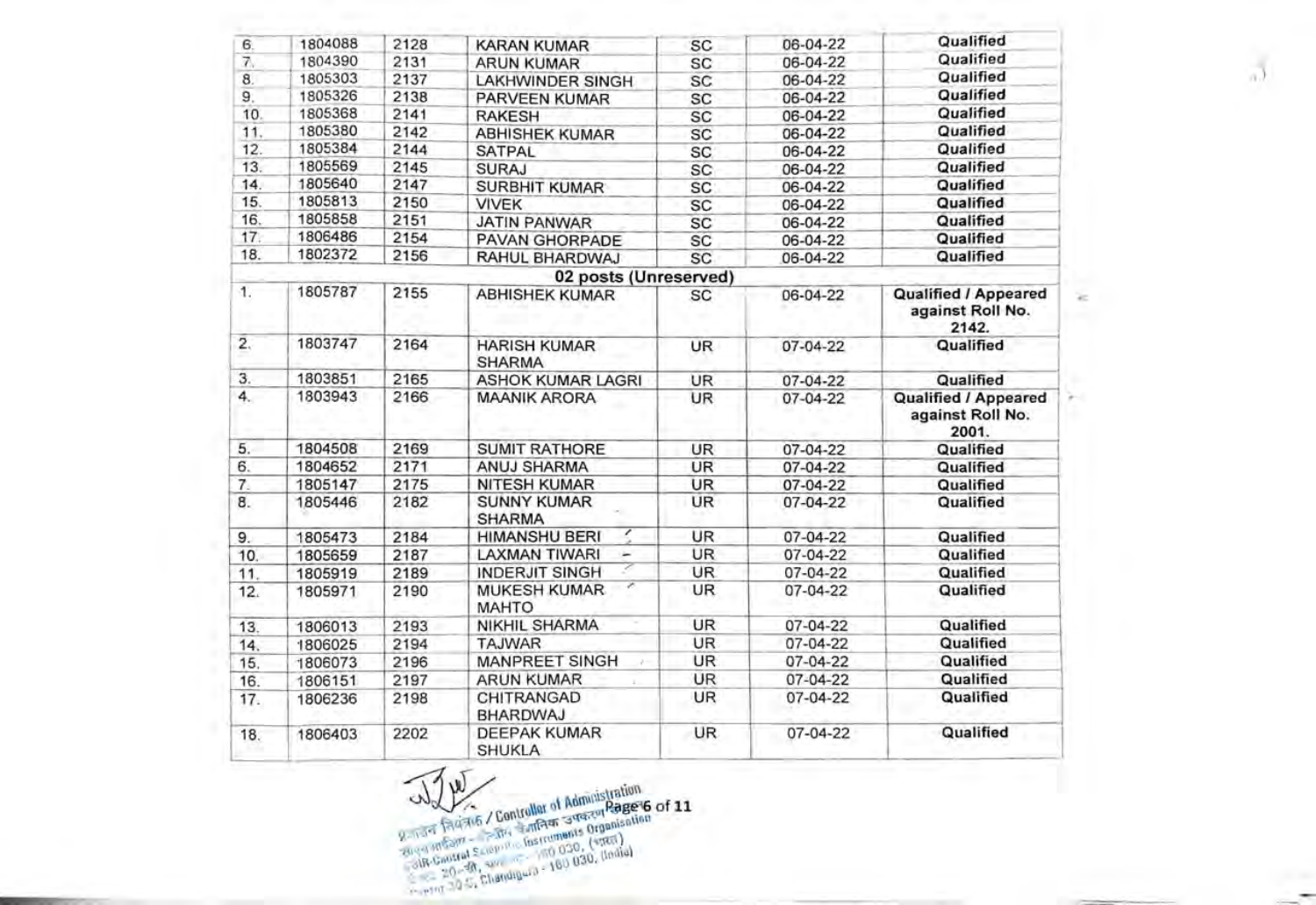| 19. | 1806439 |      |                                     |    |          |           |
|-----|---------|------|-------------------------------------|----|----------|-----------|
| 20  |         | 2203 | <b>BHUVAN SHARMA</b>                | UR | 07-04-22 | Qualified |
|     | 1803098 | 2206 | <b>SURYA PRATAP</b><br><b>SINGH</b> | UR | 07-04-22 | Qualified |

## अनुतीर्ण अभ्यर्थी / Unqualified candidates

| क्र.सं.<br>S.No. | प्रपत्र सं.<br>Form No. | अनुक्रमांक<br>सं.<br>Roll No. | उम्मीदवार<br>का<br>नाम<br>(श्री/सुश्री)<br>Name<br>of<br>the<br>candidate(s) (Sh./Ms.) | उम्मीदवार<br>का वर्ग<br>Category<br>of<br>the<br>candidate | टेड/स्किल<br>टेस्ट<br>की तिथि<br>of<br>Date<br><b>Trade/Skill Test</b> | टेड/स्किल टेस्ट का<br>परिणाम<br><b>Result of Trade/Skill</b><br>Test |
|------------------|-------------------------|-------------------------------|----------------------------------------------------------------------------------------|------------------------------------------------------------|------------------------------------------------------------------------|----------------------------------------------------------------------|
|                  |                         |                               | 01 post (reserved for EWS)                                                             |                                                            |                                                                        |                                                                      |
| 1.               | 1806363                 | 2008                          | RAVI RAJ                                                                               | <b>EWS</b>                                                 | 05-04-22                                                               | Not Qualified                                                        |
|                  |                         |                               | 04 posts (reserved for OBC)                                                            |                                                            |                                                                        |                                                                      |
| 1.               | 1803162                 | 2012                          | <b>NARINDER KUMAR</b><br><b>RAJBHAR</b>                                                | <b>OBC</b>                                                 | 05-04-22                                                               | Not Qualified                                                        |
| 2.               | 1804370                 | 2025                          | <b>KRISHAN KUMAR</b>                                                                   | OBC                                                        | 05-04-22                                                               | Not Qualified                                                        |
| 3.               | 1804810                 | 2035                          | <b>ANJALI PAL</b>                                                                      | OBC                                                        | 05-04-22                                                               | <b>Not Qualified</b>                                                 |
| 4.               | 1805225                 | 2048                          | <b>RAVI KUMAR</b>                                                                      | OBC                                                        | 05-04-22                                                               | Not Qualified                                                        |
| 5.               | 1805426                 | 2061                          | PANKAJ CHOUDHARY                                                                       | OBC                                                        | 05-04-22                                                               | Not Qualified                                                        |
| 6.               | 1805619                 | 2067                          | <b>GAURAV SAINI</b>                                                                    | OBC                                                        | 05-04-22                                                               | <b>Not Qualified</b>                                                 |
| 7.               | 1805851                 | 2080                          | <b>RANDEEP SINGH</b>                                                                   | OBC                                                        | 05-04-22                                                               | Not Qualified                                                        |
| 8.               | 1805868                 | 2082                          | <b>SURYA BHAWAN</b>                                                                    | OBC                                                        | 06-04-22                                                               | Not Qualified                                                        |
| 9.               | 1804829                 | 2112                          | <b>MANISH KUMAR</b>                                                                    | OBC                                                        | 06-04-22                                                               | Not Qualified                                                        |
|                  |                         |                               | 01 post (reserved for SC)                                                              |                                                            |                                                                        |                                                                      |
|                  |                         |                               |                                                                                        |                                                            |                                                                        |                                                                      |
|                  |                         |                               | 02 posts (Unreserved)                                                                  |                                                            |                                                                        |                                                                      |
| 1.               | 1802564                 | 2161                          | <b>VIKAS AGRAHARI</b>                                                                  | UR.                                                        | 07-04-22                                                               | Not Qualified                                                        |
| $\overline{2}$ . | 1804377                 | 2168                          | <b>ISH PARTAP SINGH</b>                                                                | <b>UR</b>                                                  | 07-04-22                                                               | Not Qualified                                                        |
| 3.               | 1804749                 | 2172                          | SHAHNAVAZ KHAN                                                                         | UR                                                         | 07-04-22                                                               | Not Qualified                                                        |
| 4.               | 1805590                 | 2186                          | <b>RAKESH KUMAR GIRI</b>                                                               | UR                                                         | 07-04-22                                                               | Not Qualified                                                        |
| 5.               | 1806319                 | 2200                          | <b>KARAN CHAWLA</b>                                                                    | UR                                                         | 07-04-22                                                               | Not Qualified                                                        |
| 6.               | 1804555                 | 2207                          | PATIL ARJUN<br><b>RAJARAM</b>                                                          | UR.                                                        | 07-04-22                                                               | Not Qualified                                                        |

 $\begin{picture}(180,10) \put(0,0){\line(1,0){100}} \put(0,0){\line(1,0){100}} \put(0,0){\line(1,0){100}} \put(0,0){\line(1,0){100}} \put(0,0){\line(1,0){100}} \put(0,0){\line(1,0){100}} \put(0,0){\line(1,0){100}} \put(0,0){\line(1,0){100}} \put(0,0){\line(1,0){100}} \put(0,0){\line(1,0){100}} \put(0,0){\line(1,0){100}} \put(0,0){\line($ July

Page 7 of 11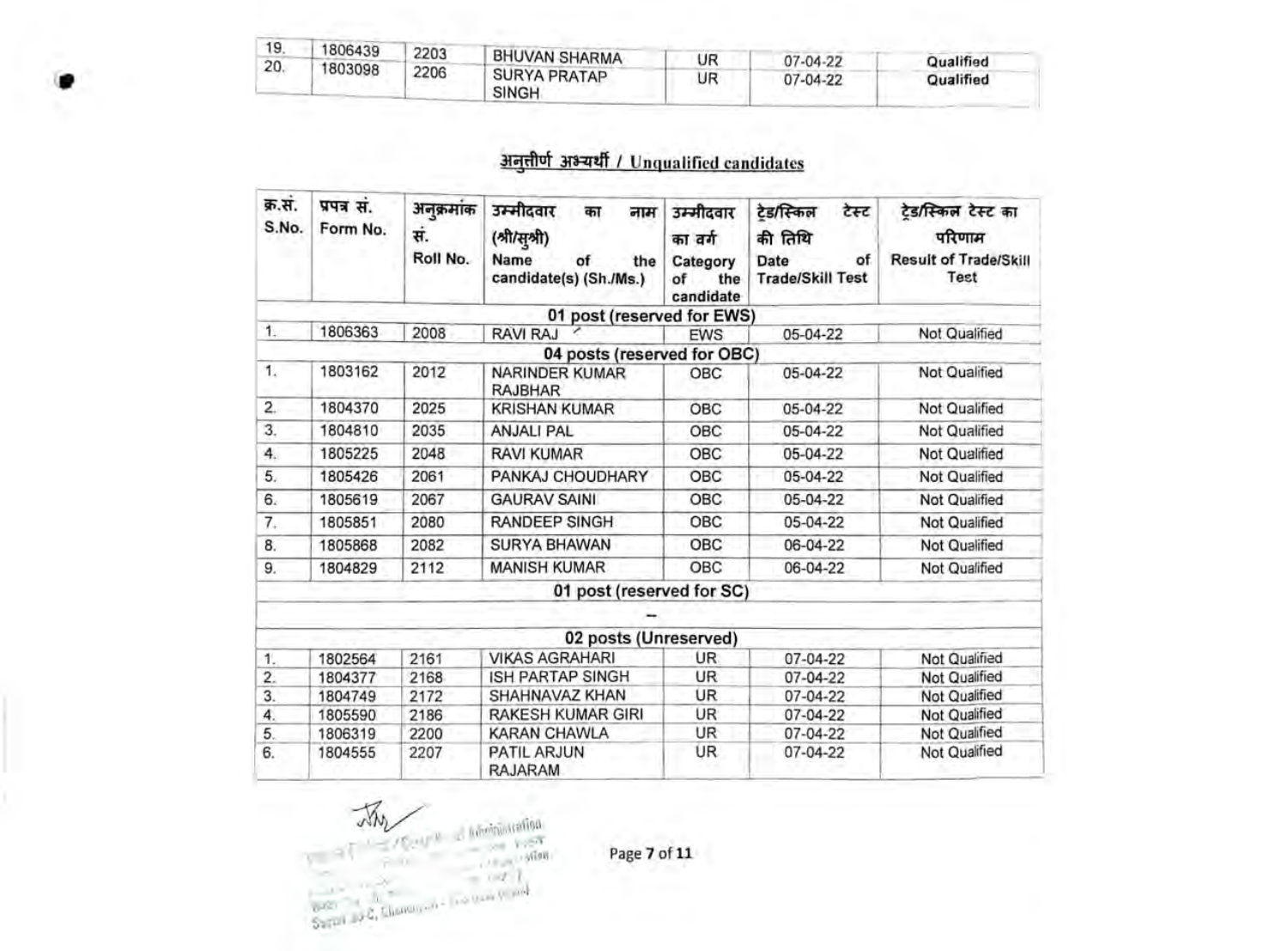# Post Code TACH3, Area/Trade: Electrical Engg.

### उत्तीर्ण अभ्यर्थी / Qualified candidates

| क्र.सं.<br>S.No. | प्रपत्र सं.<br>Form No. | अनुक्रमांक<br>स.<br>Roll No. | उम्मीदवार<br>नाम<br>का<br>(श्री/सुश्री)<br>Name<br>the<br>of<br>candidate(s) (Sh./Ms.) | उम्मीदवार<br>का वर्ग<br>Category<br>the<br>of<br>candidate | ट्रेड/स्किल टेस्ट की<br>तिथि<br>of<br>Date<br><b>Trade/Skill Test</b> | टेड/स्किल टेस्ट का<br>परिणाम<br><b>Result of Trade/Skill</b><br>Test |
|------------------|-------------------------|------------------------------|----------------------------------------------------------------------------------------|------------------------------------------------------------|-----------------------------------------------------------------------|----------------------------------------------------------------------|
|                  |                         |                              | 02 posts (reserved for OBC)                                                            |                                                            |                                                                       |                                                                      |
| $\mathbf{1}$     | 1802903                 | 3005                         | <b>GOPAL</b>                                                                           | OBC                                                        | 05-04-22                                                              | Qualified                                                            |
| 2.               | 1803516                 | 3009                         | <b>GAURAV SHARMA</b>                                                                   | OBC                                                        | 05-04-22                                                              | Qualified                                                            |
| 3.               | 1803613                 | 3010                         | ELUMALAI R                                                                             | OBC                                                        | 05-04-22                                                              | Qualified                                                            |
| 4.               | 1804101                 | 3015                         | ANIL KUMAR NAGAR                                                                       | OBC                                                        | 05-04-22                                                              | Qualified                                                            |
| 5.               | 1804814                 | 3017                         | <b>SATNAM SINGH</b>                                                                    | OBC                                                        | 05-04-22                                                              | Qualified                                                            |
| 6.               | 1805080                 | 3020                         | SANDEEP KUMAR                                                                          | OBC                                                        | 05-04-22                                                              | Qualified                                                            |
| 7.               | 1805471                 | 3025                         | <b>NARENDRA SINGH</b>                                                                  | OBC                                                        | 06-04-22                                                              | Qualified                                                            |
| 8.               | 1805501                 | 3027                         | <b>MAAN SINGH</b>                                                                      | OBC                                                        | 06-04-22                                                              | Qualified                                                            |
| 9.               | 1805571                 | 3028                         | <b>GULSHAN KUMAR</b>                                                                   | OBC                                                        | 06-04-22                                                              | Qualified                                                            |
| 10.              | 1805836                 | 3031                         | <b>MEEERAVALI SHAIK</b>                                                                | <b>OBC</b>                                                 | 06-04-22                                                              | Qualified                                                            |
| 11.              | 1805917                 | 3033                         | <b>UDIT DHAKAD</b>                                                                     | OBC                                                        | 06-04-22                                                              | Qualified                                                            |
| 12.              | 1806364                 | 3038                         | AMRENDRA KUMAR                                                                         | OBC                                                        | 06-04-22                                                              | Qualified                                                            |
| 13.              | 1806490                 | 3043                         | <b>AZHAGAN S</b>                                                                       | OBC                                                        | 06-04-22                                                              | Qualified                                                            |
|                  |                         |                              | 02 posts (Unreserved)                                                                  |                                                            |                                                                       |                                                                      |
| 1.               | 1805534                 | 3044                         | <b>ANIL KUMAR</b>                                                                      | OBC                                                        | 06-04-22                                                              | Qualified                                                            |
| $\overline{2}$ . | 1802879                 | 3046                         | KAMAL KUMAR REGAR                                                                      | SC                                                         | 06-04-22                                                              | Qualified                                                            |
| 3.               | 1803991                 | 3049                         | RAHUL WASKLE                                                                           | ST                                                         | 07-04-22                                                              | Qualified                                                            |
| 4.               | 1802839                 | 3050                         | <b>RAVI KUMAR</b>                                                                      | <b>UR</b>                                                  | 07-04-22                                                              | Qualified                                                            |
| 5.               | 1803899                 | 3051                         | <b>VISHAL SHARMA</b>                                                                   | <b>UR</b>                                                  | 07-04-22                                                              | Qualified                                                            |
| 6.               | 1803922                 | 3052                         | <b>LOKESH KUMAR</b>                                                                    | UR                                                         | 07-04-22                                                              | Qualified                                                            |
| 7.               | 1804021                 | 3053                         | SANTOSA KUMAR<br><b>BRAHMA</b>                                                         | <b>UR</b>                                                  | $07 - 04 - 22$                                                        | Qualified                                                            |
| 8.               | 1804068                 | 3054                         | <b>NAVEEN KUMAR</b>                                                                    | UR                                                         | 07-04-22                                                              | Qualified                                                            |
| 9.               | 1804301                 | 3055                         | <b>SAHIL</b>                                                                           | UR                                                         | 07-04-22                                                              | Qualified                                                            |
| 10.              | 1804453                 | 3056                         | <b>MUKESH UNIYAL</b>                                                                   | <b>UR</b>                                                  | 07-04-22                                                              | Qualified                                                            |
| 11.              | 1806262                 | 3066                         | NILESH RAJU THAKUR                                                                     | UR                                                         | 07-04-22                                                              | Qualified                                                            |



'n,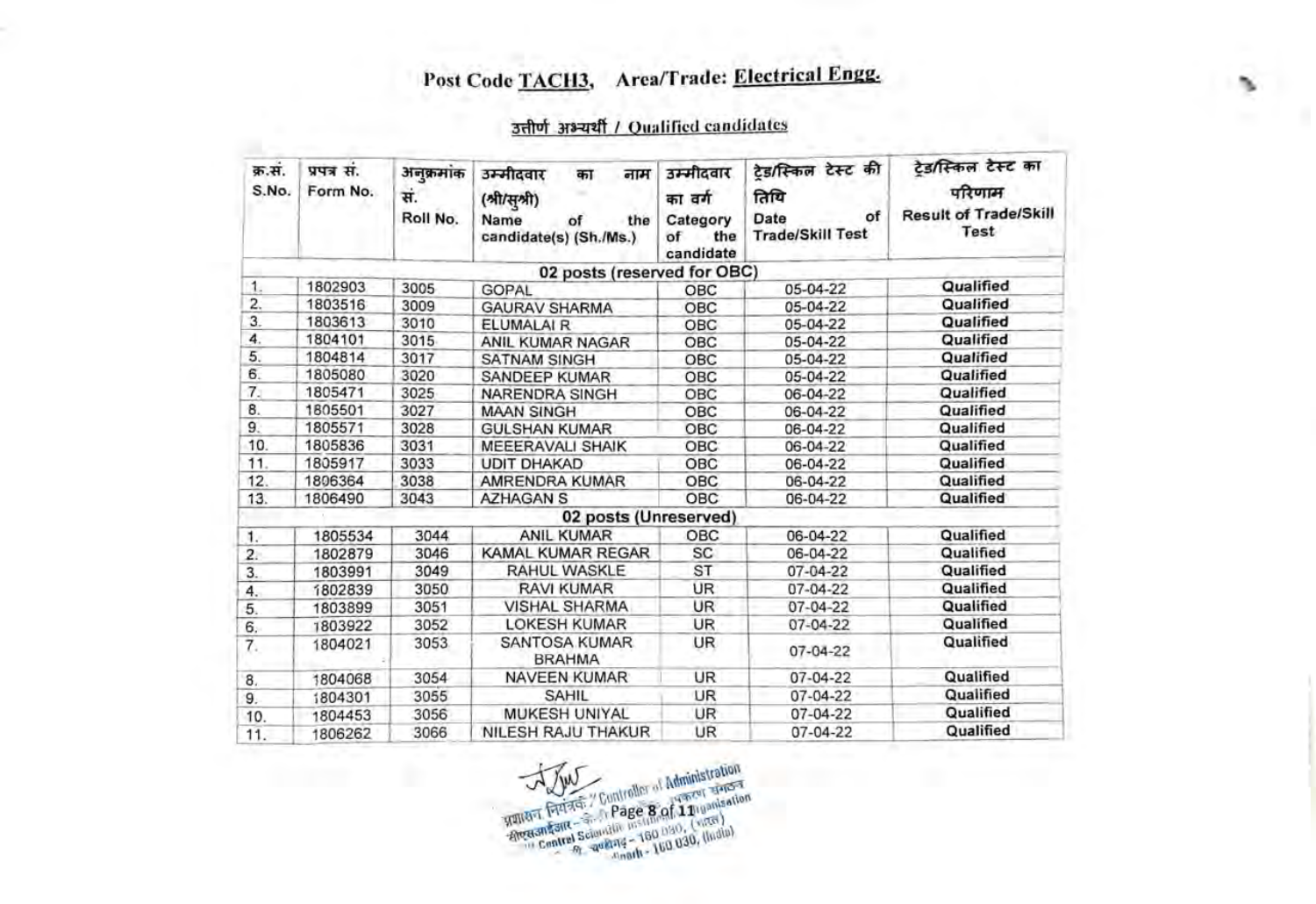| क्र.स.<br>S.No. | प्रपत्र सं.<br>Form No. | अनुक्रमांक<br>स.<br>Roll No. | उम्मीदवार<br>का<br>नाम<br>(श्री/सूश्री)<br>Name<br>οf<br>the<br>candidate(s) (Sh./Ms.) | उम्मीदवार<br>का वर्ग<br>Category<br>οf<br>the<br>candidate | टेड/स्किल टेस्ट की<br>तिथि<br>Date<br>of<br><b>Trade/Skill Test</b> | टेड/स्किल टेस्ट का<br>परिणाम<br><b>Result of Trade/Skill</b><br>Test |
|-----------------|-------------------------|------------------------------|----------------------------------------------------------------------------------------|------------------------------------------------------------|---------------------------------------------------------------------|----------------------------------------------------------------------|
|                 |                         |                              | 02 posts (reserved for OBC)                                                            |                                                            |                                                                     |                                                                      |
| $\mathbf{1}$    | 1804823                 | 3018                         | <b>NARESH KUMAR</b>                                                                    | OBC                                                        | 05-04-22                                                            | Not Qualified                                                        |
| 2.              | 1804910                 | 3019                         | <b>PADAIRAMU</b>                                                                       | OBC                                                        | 05-04-22                                                            | Not Qualified                                                        |
| 3.              | 1805300                 | 3021                         | <b>HITESH</b>                                                                          | <b>OBC</b>                                                 | 05-04-22                                                            | Not Qualified                                                        |
|                 |                         |                              | 02 posts (Unreserved)                                                                  |                                                            |                                                                     |                                                                      |
|                 | 1806189                 | 3064                         | <b>MOHD FAISAL</b>                                                                     | UR                                                         | $07 - 04 - 22$                                                      | Not Qualified                                                        |

# अनृतीर्ण अभ्यर्थी / Unqualified candidates

### Post Code TACH5, Area/Trade: Computer Engg. / IT

### उतीर्ण अभ्यर्थी / Qualified candidates

| क्र.स.<br>S.No. | प्रपत्र स.<br>Form No. | अनक्रमाक<br>स.<br>Roll No. | उम्मीदवार<br>का<br>नाम<br>(श्री/सुश्री)<br>Name<br>of<br>the<br>candidate(s) (Sh./Ms.) | उम्मीदवार<br>का वर्ग<br>Category<br>οf<br>the<br>candidate | टेड/स्किल<br>टेस्ट<br>की तिथि<br>Date<br>of<br><b>Trade/Skill Test</b> | टेड/स्किल टेस्ट का<br>परिणाम<br>Result of<br><b>Trade/Skill Test</b> |
|-----------------|------------------------|----------------------------|----------------------------------------------------------------------------------------|------------------------------------------------------------|------------------------------------------------------------------------|----------------------------------------------------------------------|
|                 |                        |                            | 01 post (reserved for OBC)                                                             |                                                            |                                                                        |                                                                      |
|                 | 1802580                | 5002                       | <b>MANDEEP KUMAR</b>                                                                   | OBC                                                        | 05-04-22                                                               | Qualified                                                            |
| $\overline{2}$  | 1803096                | 5003                       | SHER SINGH SOLANKI                                                                     | OBC                                                        | 05-04-22                                                               | Qualified                                                            |
| 3.              | 1803147                | 5004                       | <b>KRISHAN KUMAR</b>                                                                   | OBC                                                        | 05-04-22                                                               | Qualified                                                            |
| 4.              | 1803730                | 5005                       | <b>SHIV KUMAR GUPTA</b>                                                                | OBC                                                        | 05-04-22                                                               | Qualified                                                            |
| 5.              | 1804763                | 5006                       | MANNU KUMAR                                                                            | OBC-                                                       | 05-04-22                                                               | Qualified                                                            |
| 6.              | 1805050                | 5008                       | <b>SUJEET KUMAR</b>                                                                    | OBC                                                        | 05-04-22                                                               | Qualified                                                            |
| 7.              | 1805343                | 5009                       | <b>UMESH</b>                                                                           | <b>OBC</b>                                                 | 05-04-22                                                               | Qualified                                                            |
| 8.              | 1805404                | 5011                       | SANGEETA KUMARI                                                                        | OBC                                                        | 05-04-22                                                               | Qualified                                                            |
| 9.              | 1806006                | 5014                       | KAVIYAZHAHU K                                                                          | OBC                                                        | 05-04-22                                                               | Qualified                                                            |
| 10.             | 1806035                | 5016                       | <b>VIKASH KUMAR</b>                                                                    | OBC                                                        | 05-04-22                                                               | Qualified                                                            |

**//**  $\frac{M}{N}$  ...  $\frac{M}{N}$  ... **...** ... **...** ... **... Page 9 of 11**<br> **1** ... **... ... ... ... ... ... ... ... ... ... ... ... ... ... ... ... ... ... ... ... ... ... ...**

 $\bullet$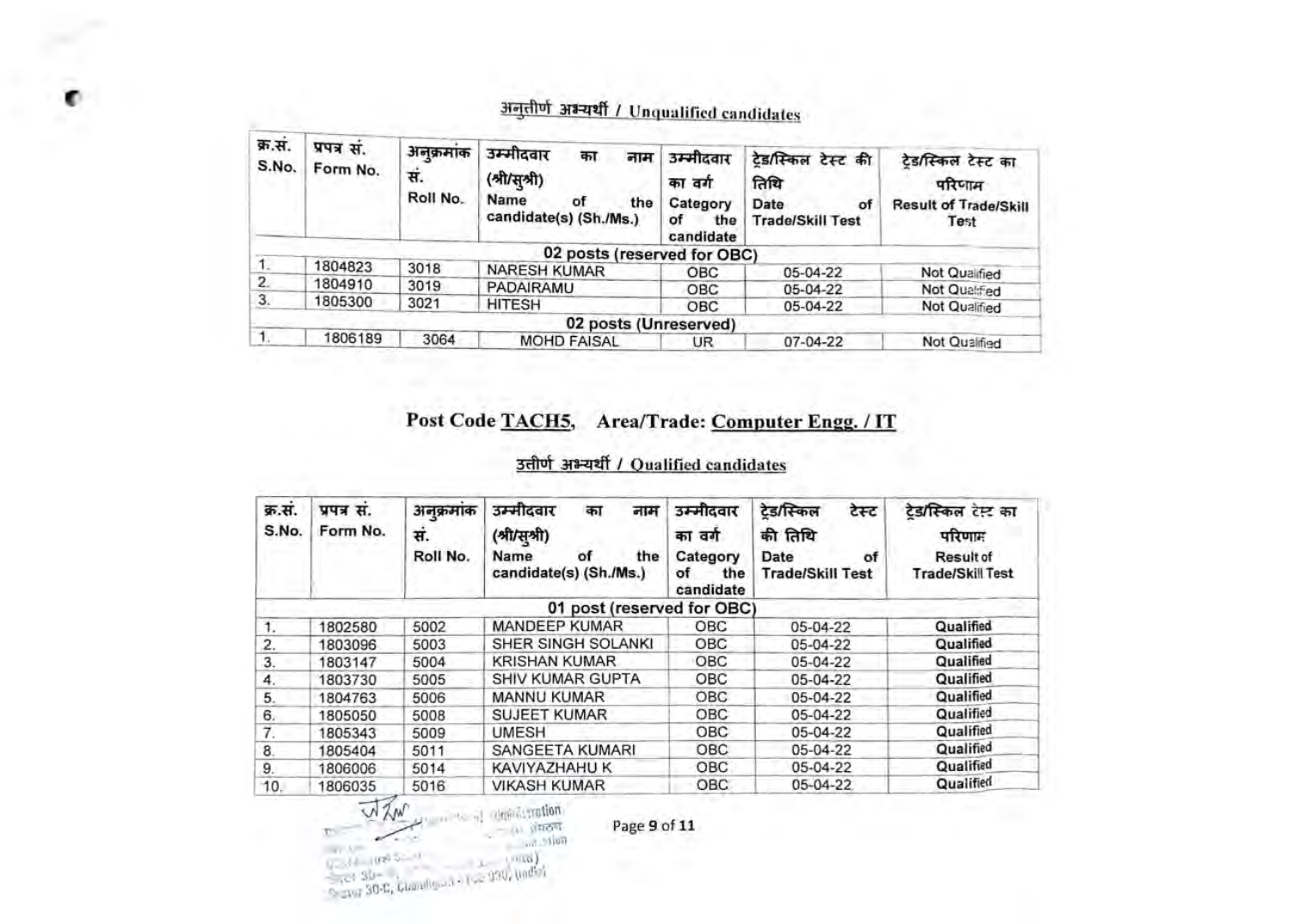| 11. | 1806161 | 5018 | NAGENDRA KUMAR       | <b>OBC</b> | $05 - 04 - 22$ | Qualified |
|-----|---------|------|----------------------|------------|----------------|-----------|
|     |         |      | 01 post (Unreserved) |            |                |           |
|     | 1805726 | 5022 | <b>SUMEET KUMAR</b>  | SC         | 05-04-22       | Qualified |
|     | 1803112 | 5023 | <b>ABHINAV GUPTA</b> | UR         | $05-04-22$     | Qualified |
|     | 1803827 | 5025 | <b>RANJEET KAUR</b>  | UR         | $05-04-22$     | Qualified |
|     | 1806004 | 5031 | AMAN KHANNA          | UR         | 05-04-22       | Qualified |
| 5.  | 1806150 | 5032 | <b>KARMJIT KAUR</b>  | UR         | 05-04-22       | Qualified |

 $\ddot{\mathbf{v}}$ 

#### अनतीर्ण अभ्यर्थी / Unqualified candidates

| क्र.स.<br>S.No. | प्रपत्र सं.<br>Form No. | अनक्रमांक<br>स.<br>Roll No. | उम्मीदवार<br>का<br>नाम<br>(श्री/सूश्री)<br>Name<br>the<br>οf<br>candidate(s) (Sh./Ms.) | उम्मीदवार<br>का वर्ग<br>Category<br>the<br>οf<br>candidate | टेड/स्किल<br>टेस्ट<br>की तिथि<br>οf<br>Date<br><b>Trade/Skill Test</b> | टेड/स्किल टेस्ट का<br>परिणाम<br><b>Result of</b><br><b>Trade/Skill Test</b> |
|-----------------|-------------------------|-----------------------------|----------------------------------------------------------------------------------------|------------------------------------------------------------|------------------------------------------------------------------------|-----------------------------------------------------------------------------|
|                 |                         |                             | 01 post (reserved for OBC)                                                             |                                                            |                                                                        |                                                                             |
|                 | 1805869                 | 5012                        | <b>SUDHA KUMARI</b>                                                                    | OBC.                                                       | 05-04-22                                                               | Not Qualified                                                               |
|                 |                         |                             | 01 post (Unreserved)                                                                   |                                                            |                                                                        |                                                                             |

ट्रेड टेस्ट उतीर्ण करने वाले उम्मीदवारों को अब चण्डीगढ़ में होने वाली लिखित परीक्षा के लिए बुलाया जाएगा जिसके हेत् अन्य विवरण अर्थात तिथि/प्रवेश पत्र/परीक्षा का स्थान इत्यादि संबंधित अभ्यर्थियों को ई-मेल दवारा सूचित करते हुए हमारी वैबसाईट पर उपलब्ध करवाया जाएगा।

The candidates who have qualified the Trade Test will now be called for Written Test to be held in Chandigarh, for which further details i.e. date/admit card/centre oftest etc. will be made available on our website in due course and intimated to all concerned candidates through e-mail also.

अंतिम चयन केवल लिखित परीक्षा के आधार पर ही होगा। The final selection will be based on performance in the written test only.